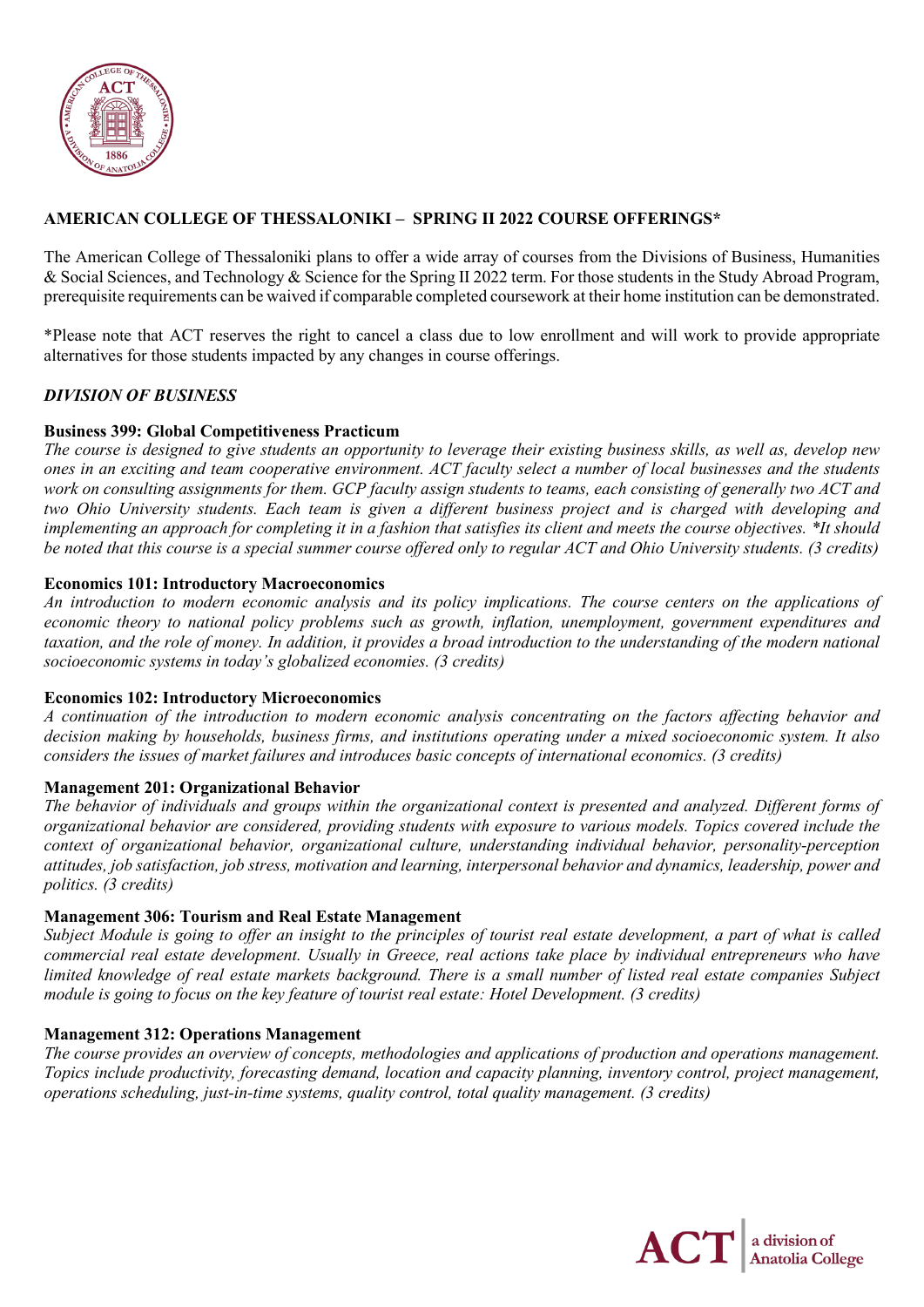

## **Management 341: Business in Greece and the EU**

*The aim of the course is to give students in-depth insights into the complexities of the European environment from a global, business, economic, political, and legal perspective. The course also analyzes the various ways in which the European Union institutions influence a company working in or with Europe, with specific emphasis placed on doing business in Greece.(3 credits)*

## **Marketing 303: Tourism e-business**

*Advances in technology have greatly influenced and shaped modern tourism operations. IT systems offer flexible, online and, above all, affordable, solutions for everyone, from single individuals to large companies. What is more important, online systems are used not only by industry professionals but by customers too; it is a given fact that a growing majority of tourists around the world use the internet to research, examine and select their next travel. As a result, it has become absolutely necessary that a professional of any position in tourism should be able to manage and run such platforms on a*  daily basis. There are hundreds of innovative and versatile platforms available for travel services, covering the needs of *various segments, such as destination management companies, travel agencies, tour operators, hotels and hotel chains, tourist transfers and buses, excursions and package organizers etc. During this course participants will be introduced to the basic characteristics of various e-business concepts, as well as industry specific software, such as hotel booking, airline reservations, events registrations, as well as operational software covering areas of accounting, HR, logistics and dining services. (3 credits)*

## **DIVISION OF HUMANITIES & SOCIAL SCIENCES**

#### **Anthropology 101: Introduction to Anthropology**

*This course provides an overview of major themes and concepts of Anthropology considered both in relation to the biological disciplines (Paleontology, Ethnology, Sociobiology) and as the comparative study of human cultures (Social Anthropology/ Ethnology). The course establishes the continuity of human culture from an evolutionary perspective and acquaints students with contemporary interdisciplinary debates on major issues. (3 credits)*

#### **Comm 327: Communication Research Methods**

*The aim of the course is to familiarize students with the challenges of conducting research in social sciences and the humanities. It is designed to provide students with research skills which are in high demand in a variety of contemporary professional settings, and necessary for their academic advancement to a graduate degree. Students will learn to collect, organize, analyze and evaluate data, as well as to consider the ethical implications of doing research. This course will discuss various research methods and in each of the methods studied, the aim is to focus on its practical applications and uses, examine in-depth notable cases of published research, and appraise their social utility (3 credits)*

#### **English 102: Composition II**

*This course builds upon the expository writing skills presented in Eng 101. First, it introduces students to the mode of argumentation by analyzing various types of arguments and presenting the essential tactics used in definition, cause, evaluation, refutation and proposal. At the same time, it introduces students to research paper writing by guiding them step-by-step in the process of forming an argumentative thesis, incorporating sources together with their own thinking into papers, and documenting sources. (3 credits)*

## **English 203: Advanced College English Skills**

*This course aims to enhance academic skills in listening, speaking, reading and writing as well as develop significant critical thinking and research skills essential in an academic community and beyond. Texts on contemporary issues from various disciplines including newspaper articles, autobiographies, essays and peer reviewed journal articles will be examined. Close reading of texts will be the basis for discussions, debates, exercises and written assignments. Podcasts, blogs and short videos will also be used to practice Academic English skills. Themes and skill areas are selected to complement and enrich the learning experience of students of all fields (3 credits).*

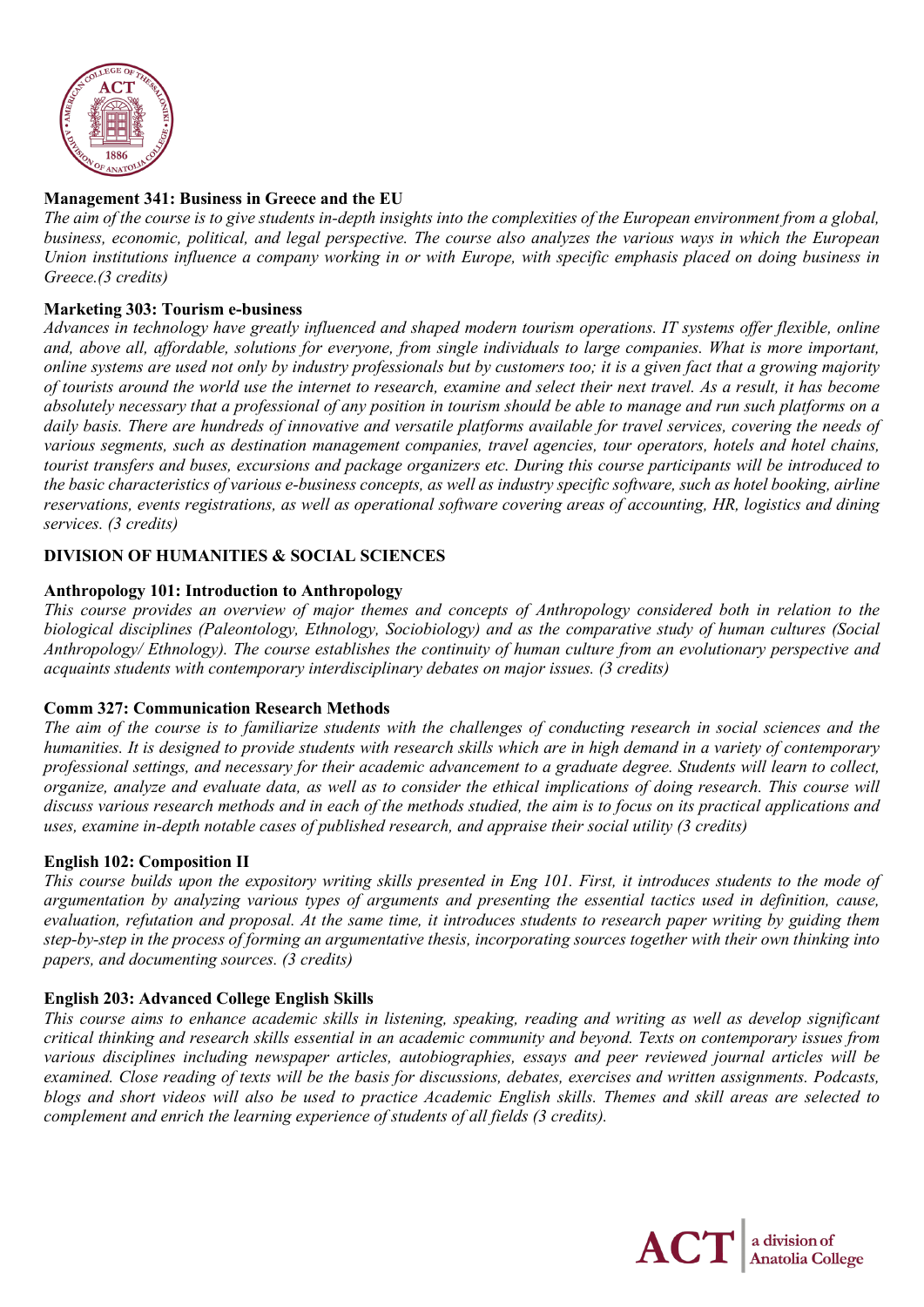

## **English 204: Business/Professional Communication**

*The course instructs students in all aspects of professional communication including writing, reading, speaking and listening. It offers business and computer science students in particular opportunities for vocabulary enrichment and structural improvement specific to their own professional communication. Through the use of a variety of different teaching and learning methods the course gives students the opportunity to practice and improve their overall use of professional communication skills, both orally and in writing. The overall aim of the course is to enable students to realize their full potential in terms of the sophistication, relevance and fluency of their professional communication skills. (3 credits)*

## **English 275: Sociolinguistics**

*The course explores the general framework for understanding how human communities use language to say or fail to say what is meant and investigate the particular linguistic styles conventionally used by social subgroups. During this exploration, students are challenged to do the following: 1) Situate sociolinguistics in its discipline; 2) Acquire fluency in using terms & concepts to examine social uses of language; 3) Become familiar with relevant research; 4) Expand research experience and hone research skills; 5) Develop awareness of linguistic styles, our own and those of others around us; 6) Apply this learning to analyzing social situations, complications & misunderstandings; 7) Enhance preparation for entering the world of work, regardless of the profession. (3 credits)*

## **English 380: The Business of Literature**

*The course will introduce students to the 20th century mechanics of literary production and to the forces making a book available, promoting it to a best seller, or silencing it. More specifically, it will study the changing market conditions for literature, both in a historical perspective and on the basis of selected case-studies. Students will discuss literature within a social and business frame and approach literary production in particular as a revealing cultural phenomenon and a symptom of a given socioeconomic reality. In doing so, students will sharpen their intellectual and critical skills and become alert to the interdependence of two fields which are traditionally considered separately. (3 credits)*

## **History 120: The Modern World**

*This course takes its point of departure in late eighteenth-century Europe during the period of the Enlightenment and the French Revolution, and concludes in the late twentieth century with the end of the Cold War and the immediate post-Cold War decade. Course materials integrate social, cultural, political, and economic approaches, as well as aspects of historiographical analysis, in order to facilitate study of both the foundations of the contemporary world and questions relating to historical representation. The course also provides coverage of significant global developments in the modern era. (3 credits)*

## **History 201: Women in Modern Times**

*An upper-level survey which studies the evolving conditions in which women have lived and worked in the western world from ca. 1750 to the present. A variety of types of evidence, from legal documents to art and literature, will be examined. Students will also be introduced to contemporary theoretical developments in the larger field of women's studies. (3 credits)*

## **History 245: Foreign Policy of the USA**

*This course will provide a detailed examination of American foreign policy since the end of the nineteenth century, following a preliminary overview of American foreign relations from the War of Independence to the 1890s. The purpose of the course will be to identify above all the actors, doctrines, and institutional settings of post-WWII American foreign policy, both in a domestic and in an international, if not global, perspective, and to provide detailed analysis of select episodes in contemporary special attention, while other regional zones of contention, from Latin American to the Middle East to Southeast Asia, will also be discussed. The course will end with a brief glimpse of the foreign policy of the current US Administration. (3 credits)*

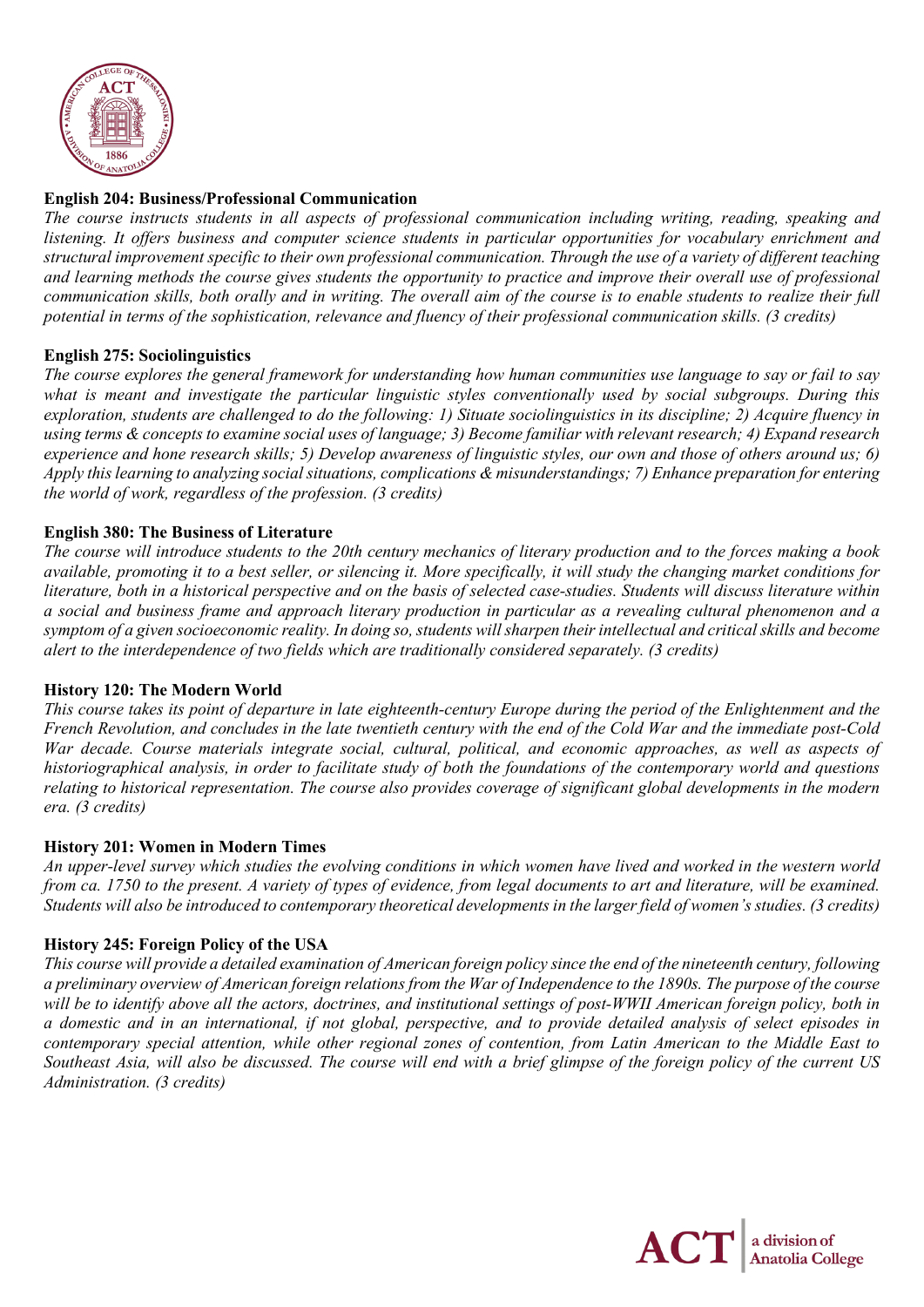

## **Philosophy 203: Ethics**

*This course is designed to help students develop their critical abilities through the analysis of ethical problems and to introduce them to contemporary ethical theory. Following an introduction to the structure of ethical problems, three classical approaches to the problem of justification are presented: moral obligation (Kant), the consequences of one's actions (Utilitarianism), and personal virtue (Aristotle), respectively. The course also includes discussions of meta-ethical issues concerning the relation between fact and value and the problem of justifying and then generalizing one's ethical judgments including the issue of moral relativism. (3 credits)*

## **Politics 207: The Modern Greek Nation-State**

*This course analyzes contemporary Greek society by exploring some of its institutions and structures as well as its sociopolitical practices. A thematic organization of the course allows for particular idiosyncrasies of the Greek state to be investigated in depth. Topics for examination are: the Modern Greek state structure, a civil society indicative of clientelism and populism, public administration and the role of political parties, the Greek Orthodox Church and religion, the Greek economy and the European Union, and the role of geopolitics. (3 credits)*

#### **Politics 249: The Politics of International Economic Relations**

*The course aims at giving the students an advanced understanding of international economic relations. This is done by focusing on the following three aspects of the international political economy: 1) the theoretical debate on the history and nature of the international economic transformations which have been taking place since World War II; 2) the histories and impact of international institutions as key players; 3) the impact on communities of the dominant free-market economic policies of the last three decades with particular attention to the recent financial crisis. (3 credits)*

#### **Politics 351: Senior Thesis**

*An intensive, two-semester research project guided by one or more ACT faculty. Required for all PS&IR majors. OU Level 6. Prereq: senior status and permission of advisor.*

## **Psychology 121: Developmental Psychology II**

*This course will focus on research and applications in the field of human development. Human development is the study of how people change and remain the same across the lifespan. The aim is to provide a review of the progression through the initial developmental stages (prenatal development and early years) that was taught to the students in Developmental I and to further expand their knowledge of understanding on human development from school years through adulthood. Areas such as biological, motor, cognitive, emotional, and social domains will be covered and these processes will be described within a theoretical and empirical framework. (3 credits)*

#### **Psychology 130: Cognitive Psychology**

*This course will help students to acquire knowledge regarding core issues, theories and experimental findings in cognitive psychology. The course intends to cover the main topics of the field of cognitive psychology as the main mental processes play a key role in human Behavior, thinking and decision making process. Nowadays, as the information people encounter and the situations they immerse themselves in are diverse, the understanding of the working process of language, perception, learning, memory, etc is necessary. Focus will also be given to the progression of the cognitive field and the investigation of real-world issues through controlled laboratory scientific experimentation.(3 credits)*

#### **Psychology 215: Positive Psychology**

*This course will provide students with the opportunity to learn about Positive Psychology and study how humans prosper at the face of adversity. Students will be introduced to contemporary science-based methods for enhancing the well-being, happiness and positive aspects of human experience. Various findings related to positive states such as happiness, creativity, well-being, optimism, resilience, altruism are discussed and their implications in real life are examined. (3 credits)*

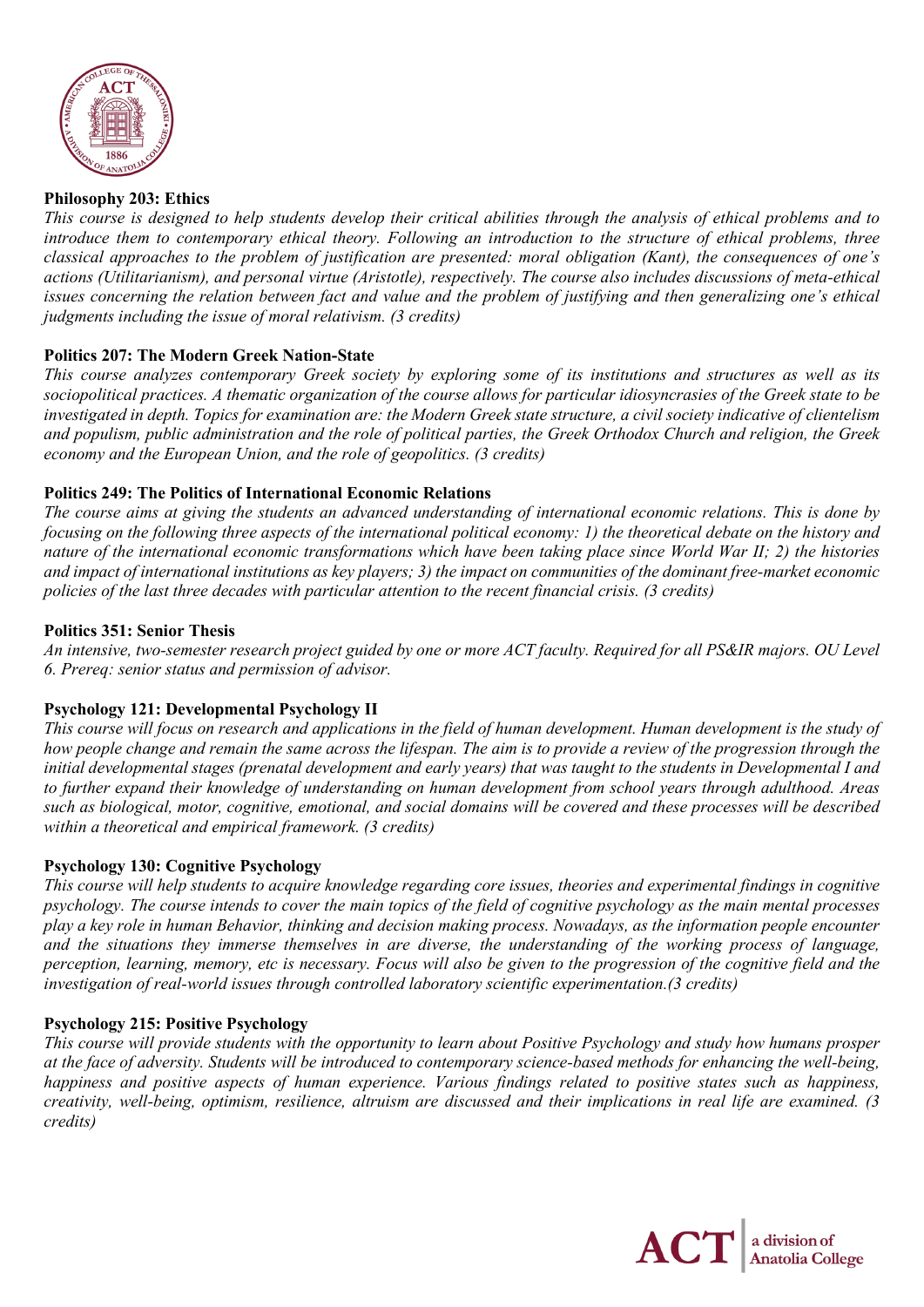

## **Psychology 240 – Forensic Psychology**

*This is a course which will provide students with the opportunity to learn about Forensic Psychology, a recent subfield of Psychology which emphasizes the application of research and practice in other areas of psychology (e.g., cognitive psychology, social psychology) to the legal arena. The module covers the history, basic principles and objects of study of Forensic Psychology. Some important thematic areas are introduced such as the forensic cognition (how offenders think), psychology of criminal behavior and victimology, the role of psychology in police and legal processes, assessment and treatment of offenders in forensic settings. (3 credits)*

## **Psychology 320 – Dialectical therapy**

*The aim of the course is to introduce the fundamental concepts and methods of behavioral therapy and to provide a basic introduction to DBT formulation, and treatment planning. The course also provides an overview of behavioral techniques and will familiarize students with the general theoretical context, as well as the main therapeutic principles within each theoretical approach. It will also consider the applications and empirical based evidence for the success of each approach and is designed to explore how certain approaches in psychotherapy can be employed to provide an insight into mental health problems, drawing on many theories and therapeutic practices to provide a better understanding. (3 credits)*

# **Psychology 330 - Psychology of immigration**

*This course will present demographics/diversity of immigrant populations, motivating factors for migrating, and the myths/ stereotypes around immigrants' characteristics and behaviors. It will then discuss the psychological experience of immigration in different contexts, as well as health, psychosocial well-being and psychopathology issues that may emerge and the services that need to be provided for addressing immigrants' diverse health, mental health and social care needs. Through this course the students will gain in depth understanding of the characteristics, experiences and needs of immigrant populations and will learn to make recommendations to improve practice and policy affecting immigrants of all ages and backgrounds.(3 credits)*

## **Psychology 351: SENIOR THESIS II**

*This is the second part of a course in which the students are required to write an 8,000-word thesis. It is a fundamental component of the Psychology curriculum in which the students display their ability of formulating a research question which they research and write a detailed analysis of in 8,000 words. (3 credits)*

# *DIVISION OF TECHNOLOGY & SCIENCE*

## **Biology 112: Principles of Biology**

*This course is designed to introduce the basic principles of modern biology, the framework within which new discoveries are interpreted, and the relations among various branches of biological research. The goal of this course is to provide first year college students with a firm grasp of the major concepts underlying biological processes. Students who are interested in careers in biological sciences, biomedical and biotechnology should find that the course provides a firm grasp on an understanding of the concepts that will serve them well in their academic track that lies ahead. The materials covered include the structural and functional aspects at the molecular and cellular level of the following: cell structure and function, cell organelles, cellular reproduction, cellular respiration, photosynthetic pathways, Mendelian inheritance, DNA structure, replication, gene structure, and gene function and expression/control. (4 credits)*

## **Computer Science 107: Digital Media Toolkit**

*This course is an introduction to digital multimedia. All media components (digital images/graphics, text, animation, sound and digital video) are introduced and their parameters defined and studied. Software multimedia development tools necessary for the creation or capture of digital media are presented and students acquire hands-on experience with a package for each media category. Hardware essential for the capture/creation of the media is also presented. Multimedia project design parameters are examined and applied to a student capstone project. The main software used in this course will be Adobe Bridge, Adobe Photoshop, Adobe Premier Pro, Adobe Camera Raw and/ or Lightroom. Other software may be used, which will be announced at the beginning of the course (3 credits)*

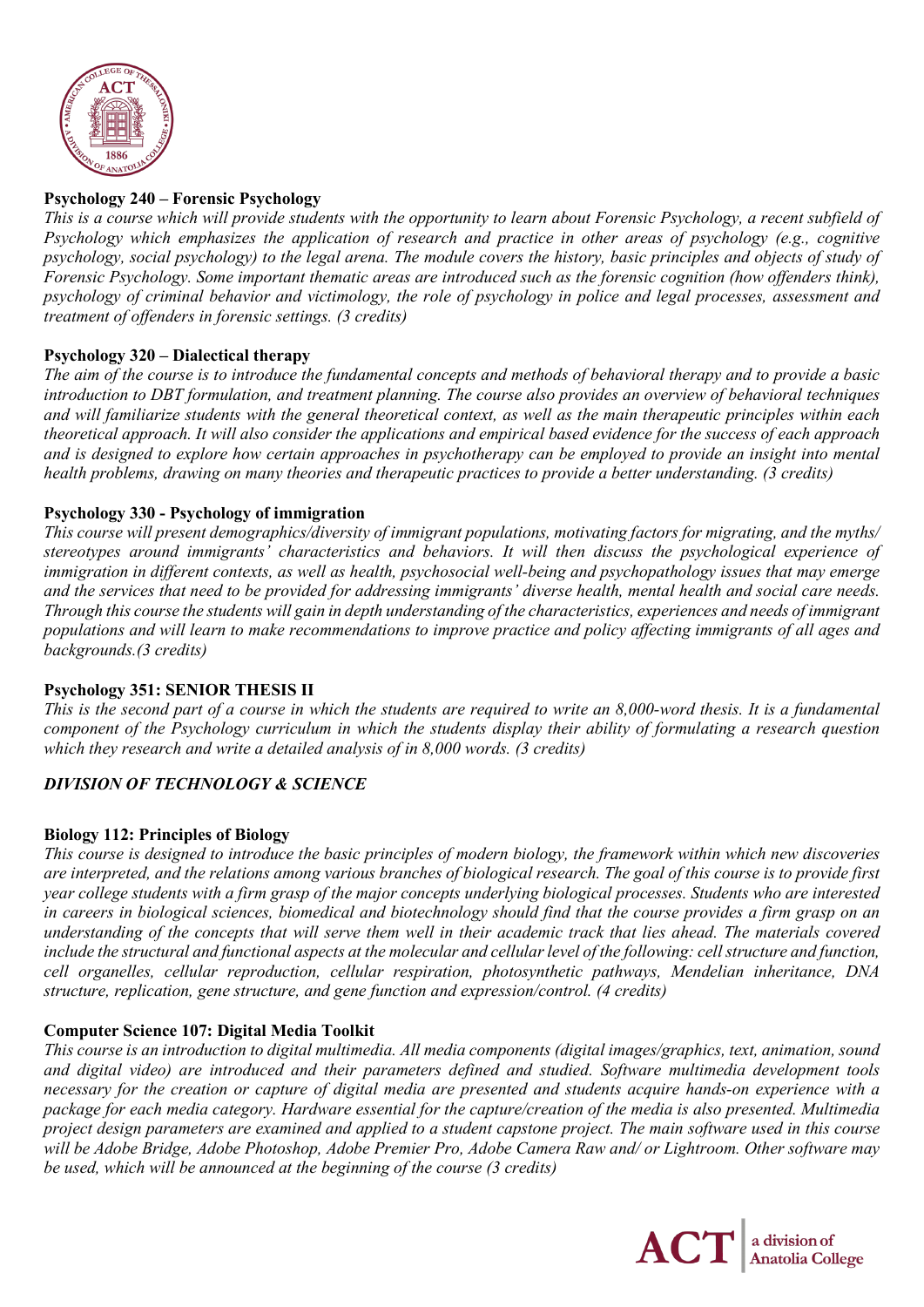

# **Computer Science 151: Quantitative Computing**

*The course aims at deepening student quantitative skills by interrelating mathematical modeling and spreadsheet implementation. Students are presented real-world problems encountered in the modern enterprise, with emphasis on spreadsheet computing and are taught both the mathematical background and the necessary structures for tackling the problem with spreadsheets. Emphasis is placed on mutual translation of mathematical model and spreadsheet implementation. Focus is on Business Planning and topics are drawn from Microeconomics, Finance, Marketing, Managerial and Financial Accounting. Mathematical topics covered include: Real numbers and their computer implementation, polynomial, exponential and logarithmic functions, matrices, linear programming and optimization, recursive models, discrete approximation of the derivative and integral.(3 credits)*

## **Computer Science 201: Business Computing**

*The course aims at presenting Business majors with the basic computing structures needed to support a company's management. Students will be exposed to data tables from a variety of business activities as well as the database techniques necessary to model and effectively process these data for the purposes of company assessment and planning. Examples of applications residing in the WWW will be presented, analyzed and subsequently implemented by students with the database medium used in the course. (3 credits)*

# **Computer Science 219: Video Game Design**

*This course introduces the critical study of computer video games and the professional practice of game design. Through readings, discussions, research, and practical "hands-on" projects, students will better understand the current market for games and simulations and develop the fundamental skills necessary to enter the international computer games industry. Although the commercial video game pipeline will be discussed, the actual production framework for the class will mirror a 'Indie" game team "prototype game level" development. Students will be expected to fill multiple roles in the production process, and gain hands-on experience in the collaborative processes of game design, project management, scripting, content creation pipeline, in game animation, and play-testing. (3 credits)* 

## **Computer Science 300: Mobile Applications Programming**

*This course focuses on the fundamentals of mobile strategy and development, application architecture and design. Students will have the opportunity to learn the benefits and challenges of mobile application planning, design, development and strategy through real world examples and actual project work. Through readings, discussions, research, and practical "hands-on" projects, students will better understand the current market for mobile applications and develop the fundamental skills necessary to enter the mobile application industry. This course aims to teach how to build cross-platform mobile solutions to solve complex problems using iOS and Android phones and tablets. The course will teach students how to develop software for iOS and Android mobile devices through real world examples and strategies. Students will be guided through a complete mobile development lifecycle during the semester, and be given the opportunity to develop a series of applications. (3 credits)*

## **Computer Science 330: Introduction to Mobile Robotics**

*The primary difference between robots and other types of computing devices is their ability to physically interact with their environment, rather than to simply gather, process, store and communicate data. This is particularly apparent in the case of autonomous and semi-autonomous mobile robots: they face the challenge of acquiring data from their surroundings, selecting their own navigation waypoints and dynamically altering their course of action to account for obstacles, power supply restrictions and unexpected events. In this course theoretical instruction is combined with experiential learning and challenge driven software development. Students participating in this course are challenged individually and in teams to build the hardware chassis and software control algorithms for mobile robots. The course assumes a basic background in structured programming and proceeds with an introduction to both visual and text source code robotic programming (C, RobotC); basic electronics circuit design and troubleshooting; microcontroller programming; sensor data acquisition algorithms; actuator control; robotic navigation and obstacle avoidance; basic sensor data fusion; and concludes with a final robotic design challenge which integrates all aforementioned knowledge and skills. This course builds on structured programming skills developed in CS105: Introduction to Programming I - Structured Programming (OU). (3 credits)*

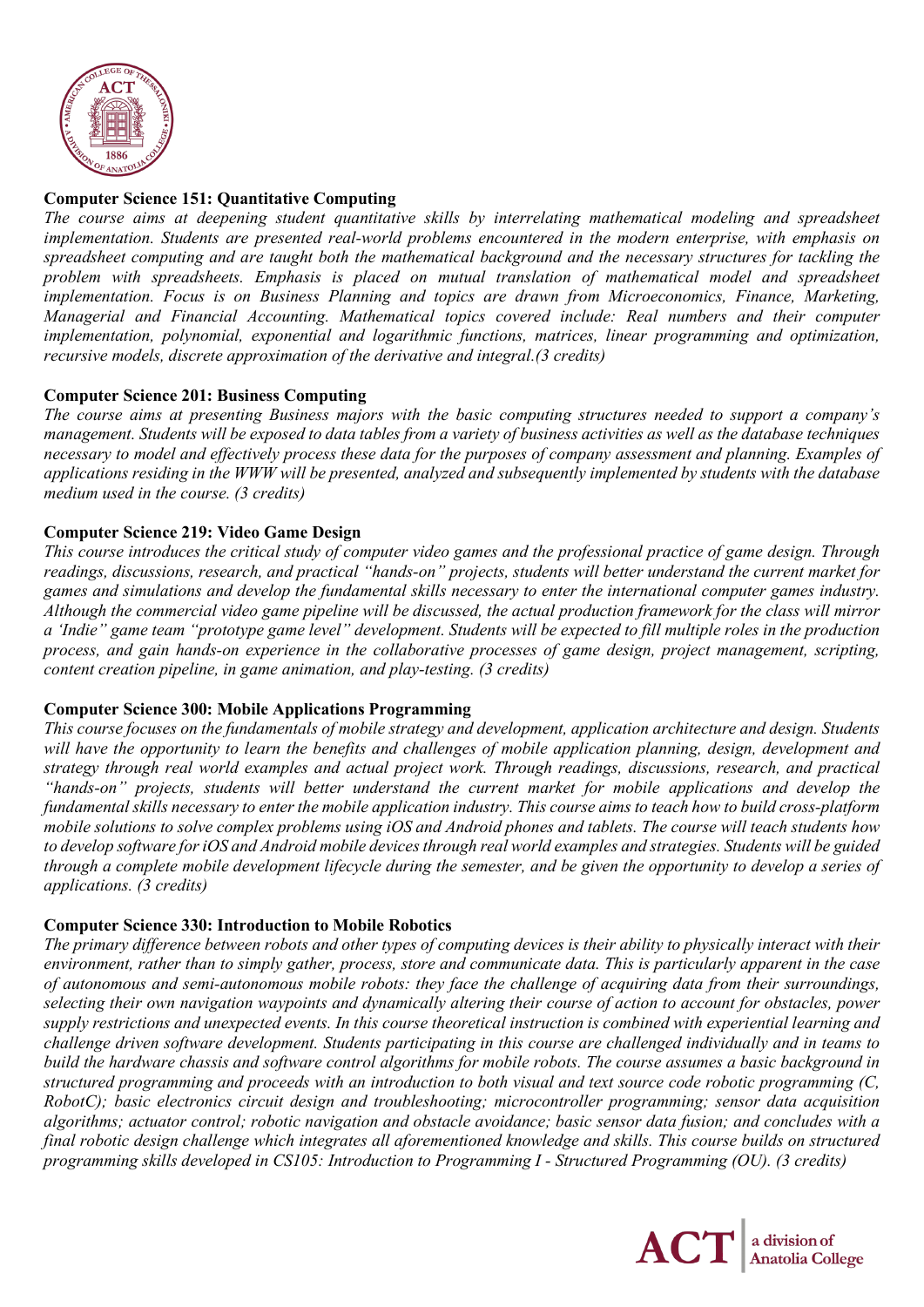

# **Computer Science 421: Computer Systems Security**

*This course aims at providing both a theoretical and practical background concerning issues of security in modern, networked systems. Cryptography is covered first (essentially discussions of standard algorithms). The remainder of the module focuses on techniques that can be used to safeguard real systems. Topics that are covered include Key management and credentials, Steganography and watermarking, Network security (VPNs, Firewalls, Intrusion Detection) and System Security Policies. Risk assessment and threat models as well as social engineering will be covered. (3 credits)*

## **Computer Science 450: System Analysis and Design technology & science**

*The module introduces the waterfall model for system/application development and the formal tools employed in its various stages. The objectives of the module are to: • Provide formal tools for functional and non-functional requirements collection and documentation (ERD, UML, DFD, STD's) • Define the role of the systems analyst and designer. • Build project management and interpersonal communication skills that the system analyst must have. • Explain the methodologies that are used for systems analysis and design. • Follow through the waterfall model (and discuss deviations therefrom), presenting the relevant tools at each stage. • Provide the problem solving background for resolving trade-offs inherent in design. • Present principles of quality and correctness testing. • Provide students the opportunity to work as a team of analysts and designers in a project to implement the taught methodologies. Students develop technical, analytical and business skills that support the pursuit of professional careers and advanced computer science studies. (3 credits)*

# **Ecology 110: Ecological Principles**

*The goal of the course is to introduce students to general ecology. It focuses on major ecological concepts in order to provide students with a robust framework of the discipline upon which they can build. Each discussion is organized around two or four major concepts to present the student with a manageable and memorable synthesis of the lecture and it is supported by case histories that provide evidence for the concept and introduce students to the research approaches used in the various areas of ecology. Special emphasis to local environmental problems countries face and the approaches they use in solving these problems. Laboratory included. (4 credits)*

## **Mathematics 101: Elements of Finite Mathematics**

*This course places an emphasis on the role of functions (coordinate systems, properties, graphs and applications of polynomial, rational, logarithmic and exponential functions), solving systems of linear equations, matrix operations, mathematics of finance, and introductory counting techniques. (3 credits)*

## **Mathematics 115: Business Calculus**

*This course covers: rate of change and introduction of the derivative for functions of one variable; applications of the derivative to graphing one-variable functions and to optimization problems; introduction of functions of several variables and partial derivatives; problems of unconstrained and constrained multivariable optimization; applications of differential equations; integration of functions of one variable and applications, and advanced methods of optimization. Emphasis is placed on applications and problem solving through conventional and computer methods. (3 credits)*

## **Sea Sail 101: Introduction to Sea Sailing**

*The aim of this course is to provide the basic yachting skills so that successful students will be safety conscious, have a basic knowledge of sailing and be capable of taking a yacht out without an Instructor on board in light to medium winds in protected waters. The course has both theoretical (In-Class) and practical (On-Board) components; with the latter being the largest part of the course. (3 credits) Sea Sail 201: Introduction to Racing Sea Sailing This course is aimed at those students who aim at something more intense, vigorous and demanding than a simple cruise, and certainly for all those thrilled by the adrenaline kick once in control of the elements, the sea and the wind! The syllabus involves hours of practice in boat handling, trimming, racing rules and race tactics. All crews participate in the local Sailing Championship of Thessaloniki while also given the opportunity to further participate in significant racing events during the summer such as the Aegean Regatta, The Aegean Rally, The Greek National Offshore Championship and the North Aegean International Sailing Week Cup (3 credits)*